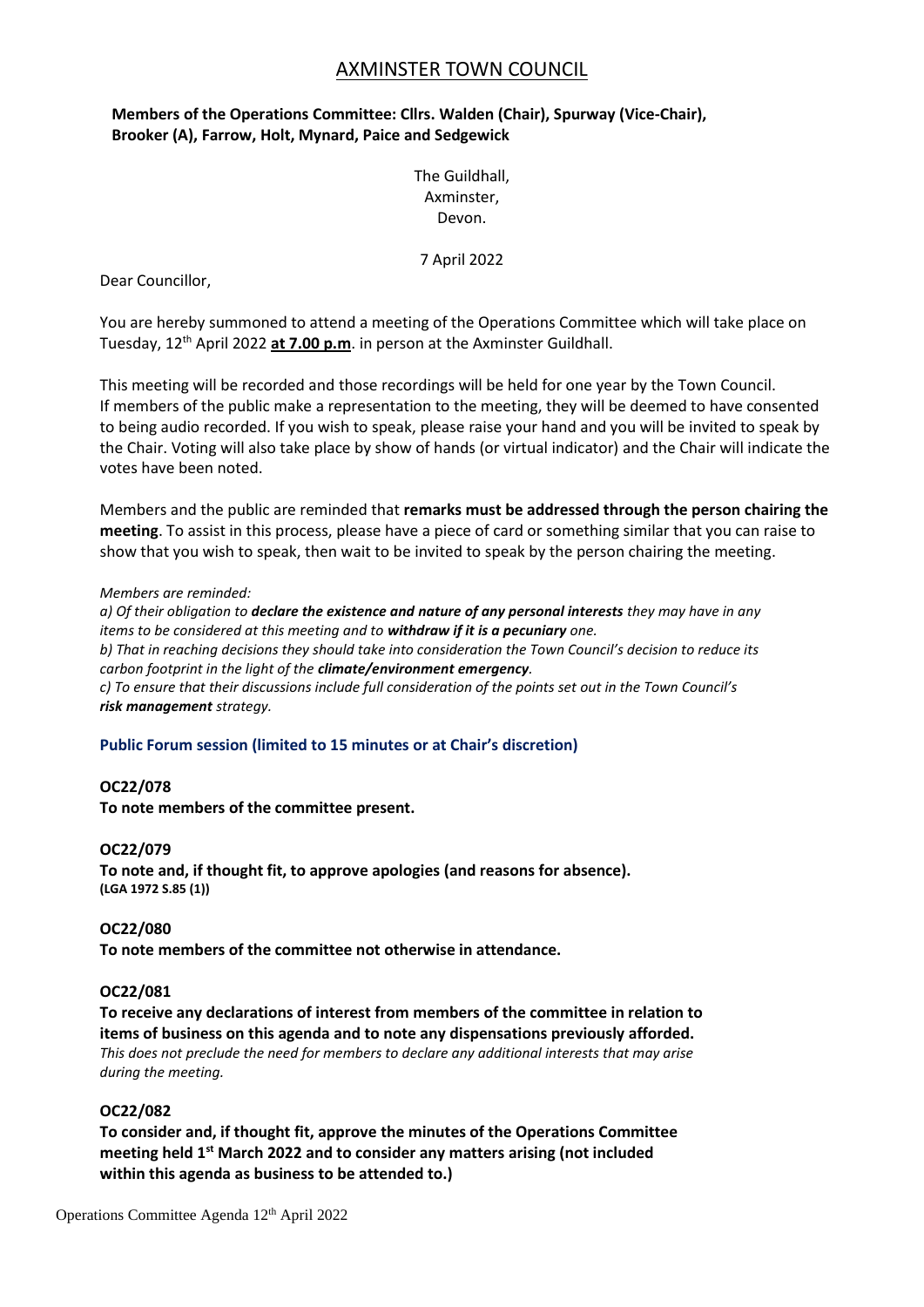# **OC22/083**

**To consider any matters listed on this agenda that Councillors consider should be dealt with as confidential business as per the provisions of The Public Bodies (Admission to Meetings) Act 1960.**

# **Operations Committee business to be considered:**

# **OC22/084**

### **To consider matters pertaining to the Guildhall building (and curtilage):**

i) To consider request for creation of a ladder store to resolve a potential H&S issue.

ii) To consider request for installation of lobby matting to protect and safeguard new carpet

iii) To consider update on the proposed car park marking works and to agree way forward, costs, timings etc

iv) To consider request from Guildhall Management Committee for financial assistance towards stage curtain tracking and mechanical systems on safety grounds (where Town Council is landlord of the Guildhall).

# **OC22/085**

# **To consider matters pertaining to the Old Courthouse (OCH) Complex:**

i) To consider update on proposed improvements for the Old Courthouse gardens and to approve further expenditure on garden amenity.

ii) To consider extension of Town Centre CCTV system to include additional cameras on OCH frontage for the purposes of Crime Prevention and reducing ASB.

# **OC22/086**

### **Update on Section 106 projects ongoing:**

i) Proposed Raymonds Hill play area/climbing wall - update

# **OC22/087**

### **To consider matters pertaining Town Centre development and regeneration:**

i) Town Centre Signage Project to include consideration of:

- a) Gateway/Welcome signage improvements/replacements.
- b) Consideration of design and style criteria for town centre signage project.
- c) Update on Totally Locally Banner display project.

### **OC22/088**

### **To consider matters pertaining to the Jubilee Field Open Space amenity:**

i) Update on transfer of land from EDDC to the Town Council.

ii) To consider arrangements for ongoing inspection and maintenance of play equipment

iii) To consider decisions of FULL Council re: Jubilee Field amenity expenditure and to agree action plan for delivery and timescales.

### **OC22/089**

### **To consider matters pertaining to the Town Cemetery:**

i) To consider how the Committee wishes to attend to the review of the Cemetery Regulations and Cemetery fees for the forthcoming year.

### **OC22/090**

# **To consider matters pertaining to Town Allotments:**

i) To consider how the Committee wishes to attend to the review of the Allotment Regulations and Allotment fees for the 23-24 charging period (as per Allotment Act legislation).

ii) To consider whether Committee wishes to proceed with the proposed North Street extension project.

iii) To consider expenditure pertaining to provision of additional taps (and water supply) to North Street and Millwey Rise allotment sites.

iv) To consider and review Town Council's position and decision on bonfires at the allotment sites.